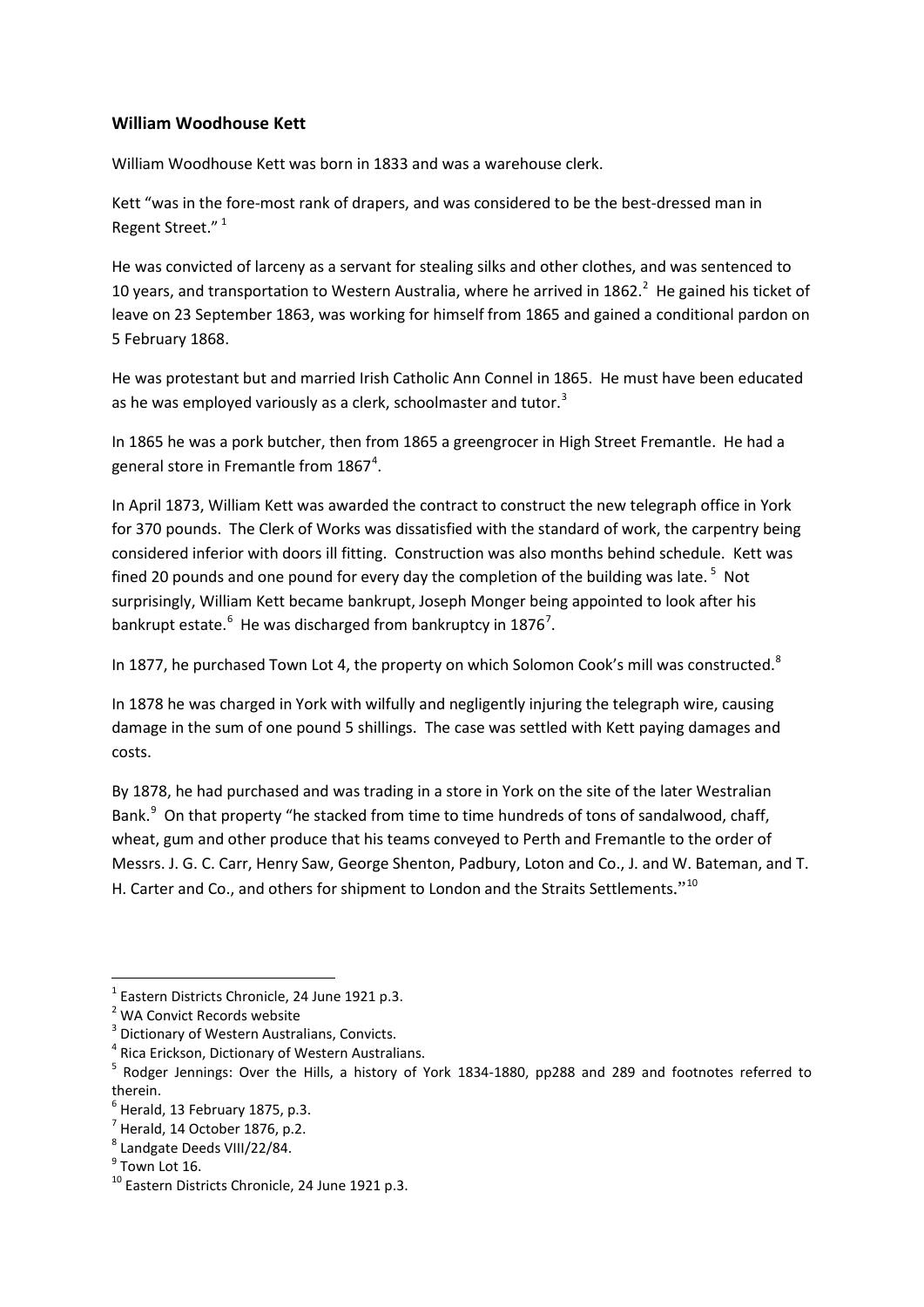John Vernon Warren made the mistake of renting the house at the front of Lot 3 to Kett<sup>[11](#page-0-2)</sup> (where Kett lived).<sup>[12](#page-1-0)</sup> Behind his yard on Lot 3 was a fence and behind that was a house with thatched buildings on it, rented to the blacksmith Henry Stevens by John Vernon Warren (who had married Thomas Mead's widow, Mary Ann). Stevens sub-rented the house to one of his workers. The only access to this house was via Kett's yard as there were fences on either side and at the rear. <sup>[13](#page-1-1)</sup>

Kett became difficult about giving access and when Henry Stevens sent a man to collect a bag of flour from the house at the back, Kett threatened him with a log of sandalwood. When Henry Stevens himself went there, Kett pushed him to the ground and threatened him and warned him not to try and cross his land again. <sup>[14](#page-1-2)</sup> Stevens had to negotiate access via the Meares property to the north, or by breaking through the fence at the back.

Warren took possession and started living in the thatched house and then sued Stevens for outstanding rent. The magistrate found that by Warren giving a lease to Kett, he had blocked Stevens' access to the house and no order for payment of the rent was made.

Kett advertised his store once only, in January 1880. He was selling wheat sacks, potatoes, sugar, butter and other dairy products. He also said he would buy sandalwood roots, 10 tons of gum, and wool and skins in any quantity.<sup>[15](#page-1-3)</sup>

In February 1884, Kett applied for a hawker's and pedlar's licence authorising him to carry goods, wares and merchandise for the purpose of sale, by cart.<sup>[16](#page-1-4)</sup>

Two incidents happened in the town which involved Kett:

In March 1885, William Kett was chatting to Mr Warwick near the railway line when he saw Richard Newport come down the hill on horseback and stopped to chat to Kett. They commenced conversation about business and certain wheat and barley that Kett had bought of Newport. And also about a cow. They were walking together and were almost opposite Monger's store when Newport suddenly gave "a spasmodic jerk" and instantly fell from his horse dead.<sup>[17](#page-1-5)</sup>

In December 1886, a young man was swimming in the Mile Pool and disappeared into the water. William Kett and three others continued to dive into the water from some time to try and find him, without success. He was eventually found drowned. <sup>[18](#page-1-6)</sup>

William Kett suffered from consumption and eventually died from this in January 1888.<sup>[19](#page-1-7)</sup> The contents of his store were sold at auction by Joseph Pyke including rope, clothing, tinware, boots,

<span id="page-1-1"></span>

<span id="page-1-2"></span>

<span id="page-1-3"></span>

<span id="page-1-4"></span>

<span id="page-1-5"></span>

<span id="page-1-7"></span><span id="page-1-6"></span>

<span id="page-1-0"></span><sup>&</sup>lt;sup>11</sup> Eastern Districts Chronicle, 13 July 1878, p.2.<br>
<sup>12</sup> Rica Erickson, Dictionary of Western Australians.<br>
<sup>13</sup> Eastern Districts Chronicle, 13 July 1878, p.2.<br>
<sup>14</sup> Eastern Districts Chronicle, 13 July 1878, p.2.<br>
<sup>15</sup>